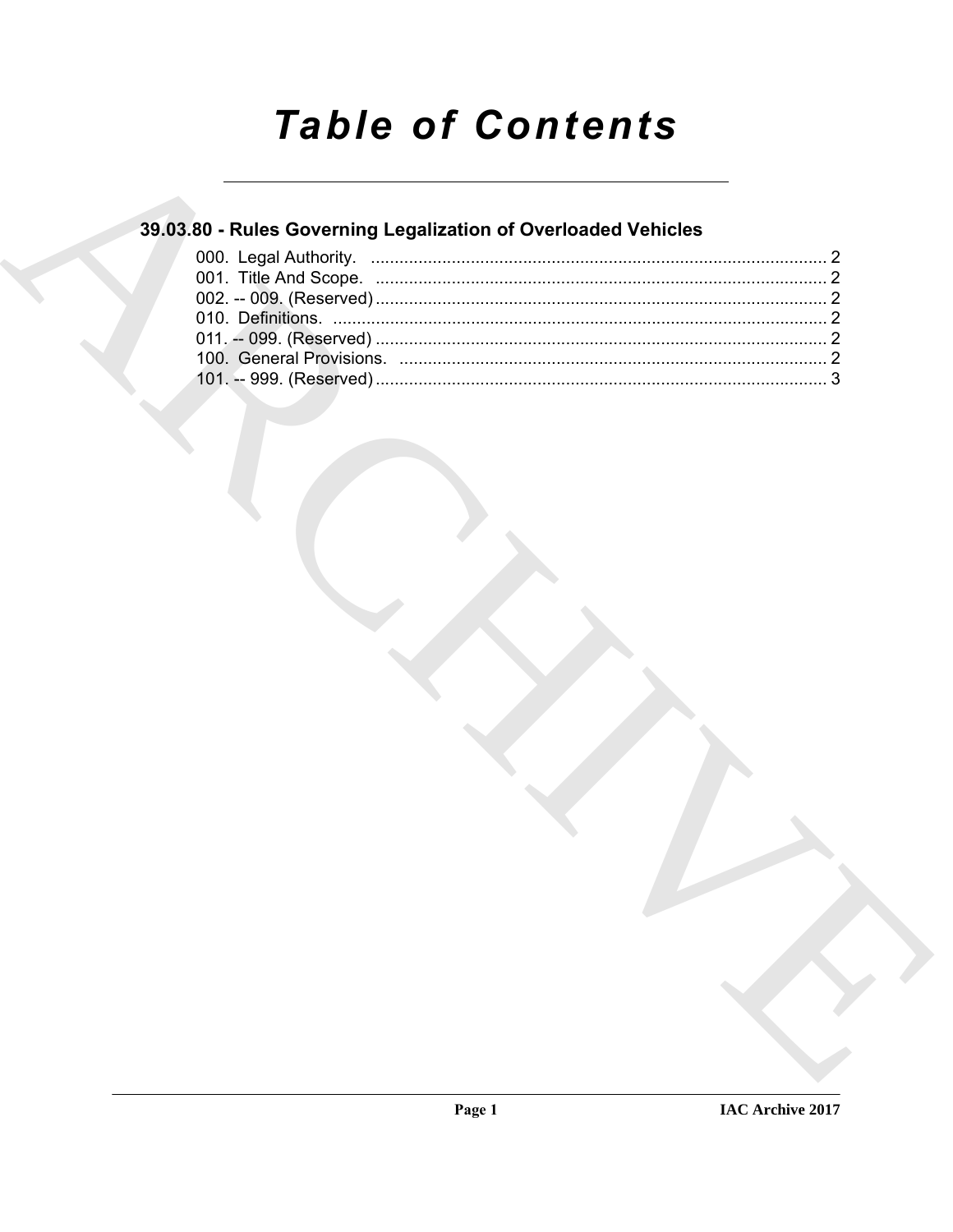#### **IDAPA 39 TITLE 03 CHAPTER 80**

#### **39.03.80 - RULES GOVERNING LEGALIZATION OF OVERLOADED VEHICLES**

#### <span id="page-1-1"></span><span id="page-1-0"></span>**000. LEGAL AUTHORITY.**

This rule is adopted under the authority of Sections 40-312 and 49-1001(8)(c), Idaho Code. (3-3-92)

#### <span id="page-1-2"></span>**001. TITLE AND SCOPE.**

**39.03.39 - RULES GOVERNING LEGALIZATION OF OVERLOADED VEHICLES<br>
19.03.39 - RULES GOVERNING LEGALIZATION OF OVERLOADED VEHICLES<br>
19.1. LEGAL AUTHORITY with or School and Figure 19.1 and Figure 10.1 (School Cole).<br>
19.2. T** Section 49-1001(8), Idaho Code, provides that certain overweight vehicles may not proceed past the place of weighing until brought into compliance with the applicable weight limitations; however, these vehicles may be authorized to proceed to a location where they can be safely brought into compliance if it is determined that it would be unsafe or impractical to do so at the place of weighing. This rule addresses the implementation of this procedure.

(3-3-92)

#### <span id="page-1-3"></span>**002. -- 009. (RESERVED)**

#### <span id="page-1-7"></span><span id="page-1-4"></span>**010. DEFINITIONS.**

**01. Place of Weighing**. That location where a motor vehicle, semitrailer, trailer, or combination thereof, is weighed by enforcement personnel to determine its legal allowable axle, combination of axles, or gross weight. Such locations include:

<span id="page-1-10"></span>

| а. | Permanent ports of entry. |  | $(3-3-92)$ |
|----|---------------------------|--|------------|
|----|---------------------------|--|------------|

<span id="page-1-9"></span>**b.** Temporary weigh sites where vehicles are weighed on portable scales; (3-3-92)

**c.** Privately owned scales which are currently certified by the Idaho Department of Agriculture, Bureau of Weights and Measures (when directed by a peace officer or authorized Idaho Transportation Department employee). (3-3-92)

**02.** Perishable Commodity. Any product that will spoil, die, or otherwise become unusable for human I consumption, or becomes unmarketable when not properly cared for, maintained, or preserved. (3-3-92) or animal consumption, or becomes unmarketable when not properly cared for, maintained, or preserved.

<span id="page-1-8"></span>**03. Legalization**. Bringing a vehicle or load into compliance with applicable weight limitations by adjusting or shifting the load on the vehicle or by off-loading a portion of the load to another vehicle or place of storage. (3-3-92) storage. (3-3-92)

<span id="page-1-12"></span>**Safely Legalized**. A process which will not create undo risk to the driver of a vehicle, the general public, weight enforcement officials, or the commodity itself during removal of portions of the load from the transport vehicle. (3-3-92)

<span id="page-1-11"></span>**05. Safe Point of Legalization**. That point closest to the place of weighing where qualified personnel, equipment, or material exist to safely shift, off-load, or transfer cargo from a vehicle to a place of storage or to another vehicle. (3-3-92)

<span id="page-1-13"></span>**06. Travel Authorization**. A document authorizing a specific vehicle and its load to travel in an the condition from its place of weighing to a safe point of legalization. (3-3-92) overweight condition from its place of weighing to a safe point of legalization.

#### <span id="page-1-5"></span>**011. -- 099. (RESERVED)**

#### <span id="page-1-15"></span><span id="page-1-14"></span><span id="page-1-6"></span>**100. GENERAL PROVISIONS.**

**Place to Legalize**. All vehicles exceeding the overweight tolerances of Section 49-1001(8), Idaho Code, shall be required to legalize at the place of weighing unless, in the judgment of the weight enforcement official, it would be unsafe and/or impractical to do so. (3-3-92)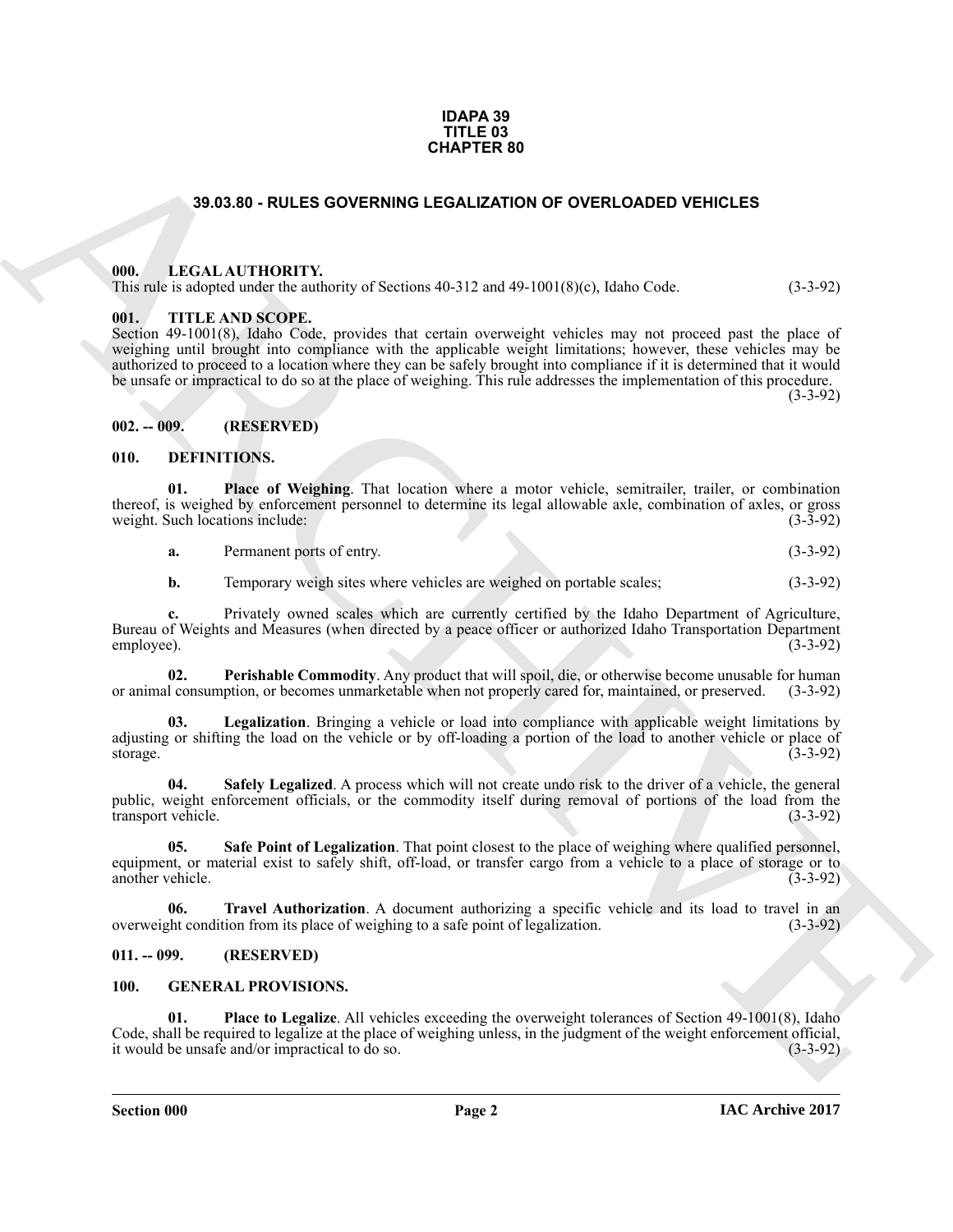#### *IDAHO ADMINISTRATIVE CODE IDAPA 39.03.80 - Rules Governing* **Legalization of Overloaded Vehicles**

<span id="page-2-2"></span>**02. Travel Authorization**. Those overweight vehicles, which in the judgment of the weight enforcement official cannot be safely or practically legalized at the place of weighing, shall obtain a travel authorization to travel to a safe point of legalization by payment of the statutory fee. (3-3-92)

**a.** The safe point of legalization shall be determined by the weight enforcement official in consultation with the vehicle operator or other persons having interest in the vehicle or load. (3-3-92)

Model Transportation Department of the state of the state of the state of the state of the state of the state of the state of the state of the state of the state of the state of the state of the state of the state of the **b.** Vehicles hauling the following commodities shall be considered unsafe or impractical to legalize at the place of weighing. This list is illustrative and not all inclusive of the following: Bulk hazardous materials and hazardous waste as defined by Section 49-109, Idaho Code; livestock; hot asphalt; concrete; dead animals or parts thereof; highly perishable commodities (i.e., live fish, fresh milk, etc.); bees; and any load where removal of the tie downs may create a possible safety hazard. (3-3-92)

**c.** The owner or operator of vehicles required to off-load portions of their load shall adhere to all applicable safety regulations of the Occupational Safety and Health Administration (OSHA), United States Department of Transportation, and the Idaho Department of Commerce and Labor. (3-3-92)

**d.** A supervisor within the port of entry chain of command shall determine if loads of questionable safety should be off-loaded at the place of weighing or be allowed to purchase a travel authorization. (3-3-92)

<span id="page-2-1"></span>**03. Permission to Off-Load**. No off-loaded commodity shall be left at the place of weighing unless with permission of the appropriate authority. done so with permission of the appropriate authority.

**a.** Any commodity left at the place of weighing may be removed and stored by the Department at the hauler's expense. (3-3-92)

**b.** A trailer as defined by Section 49-121(6), Idaho Code, may be left at the place of weighing for a reasonable time not to exceed five (5) days if the weight enforcement official determines a traffic hazard will not be created. (3-3-92) created.  $(3-3-92)$ 

**c.** Any commodity left at a privately owned place of weighing should be done so with the knowledge ess permission of the owner of the site. (3-3-92) and express permission of the owner of the site.

#### <span id="page-2-3"></span>**04. Travel Authorization Restrictions**. (3-3-92)

**a.** Travel authorization shall not be issued to vehicles traveling under the authority of an overweight sued pursuant to Section 49-1004. Idaho Code. (3-3-92) permit issued pursuant to Section 49-1004, Idaho Code.

**b.** Travel authorization shall not be issued to allow travel across a restricted structure at weights exceeding its maximum allowable weight or when such weight exceeds the maximum weight that would be permitted under Section 49-1004, Idaho Code. (3-3-92) under Section 49-1004, Idaho Code.

#### <span id="page-2-0"></span>**101. -- 999. (RESERVED)**